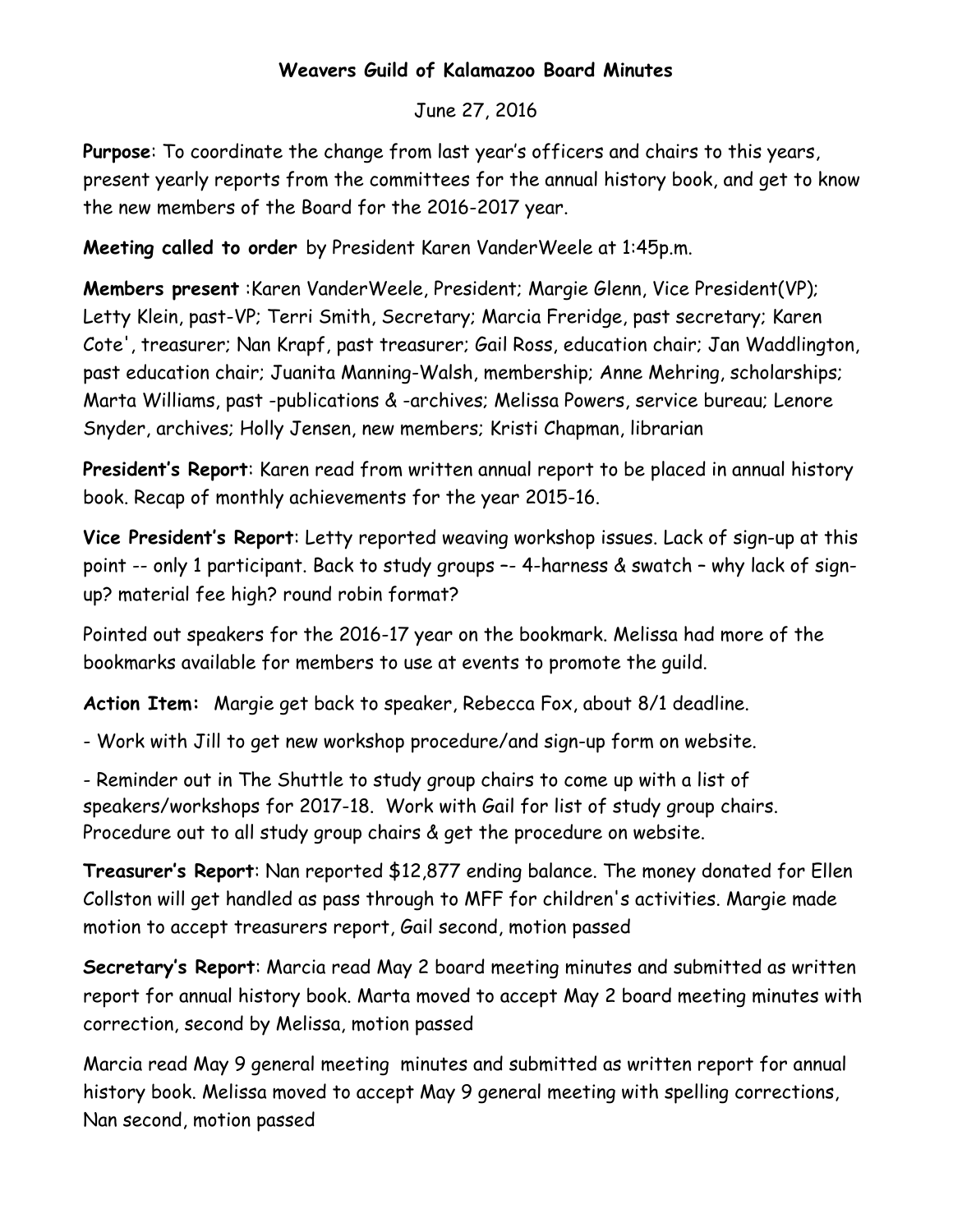#### **Committee Reports**:

**Publications** – Marta written report provided for annual history book.

Recap: Has sent Shuttle Editor written info to Paula Clare

-Shuttle Distribution is being handled by Juanita.

- Yearbook Editor is Mindy Tai & Yearbook Fabric donated for 2016-17 from the remaining MLH Swatch fabric.
- - Jill Strobel has indicated that the website domain name bill from Go Daddy is due 2016
- Facebook (FB) Anyone that's in the group can post a message to the guild FB page. Let members know this in The Shuttle.

**Action Item:** Have website & FB presentation at a guild meeting

**Membership** Juanita reported as of this date there are 113 members 2016-17 year. This is the lowest amount of members in recent memory -- 153 members is the highest number of members. (In 2008, in the buy 1 get 1 offer membership was bumped up some to 138 members.)

Discussion on why membership numbers are down/membership is older. Younger going to digital venues i.e. Ravelry, Weave-A-Long's.

**Action Item:** First step go to these sites on internet for younger people. Perhaps contact colleges, high schools, art schools.

**Education** – Gail indicated no written report but gave a reminder that study groups need to come up with speaker suggestions for 2017-18. Work with Margie on getting this information out to study group chairs.

Gail wants to highlight each study group in The Shuttle this year. Explain who they are, what they do, when they meet, & project for the year

- **-** 4-harness written report submitted by Marcia for Annual History Book.
- **-** Spinners written report submitted by Terri for Annual History Book

Archivist – Marta submitted written report for Annual History Book. Discussion about the issue of "once the guild's records are at the Western Michigan University (WMU) archives our archived data can't be checked out". This is true.

**Action Item:** New business for next meeting; do we want to put guild records into WMU archives?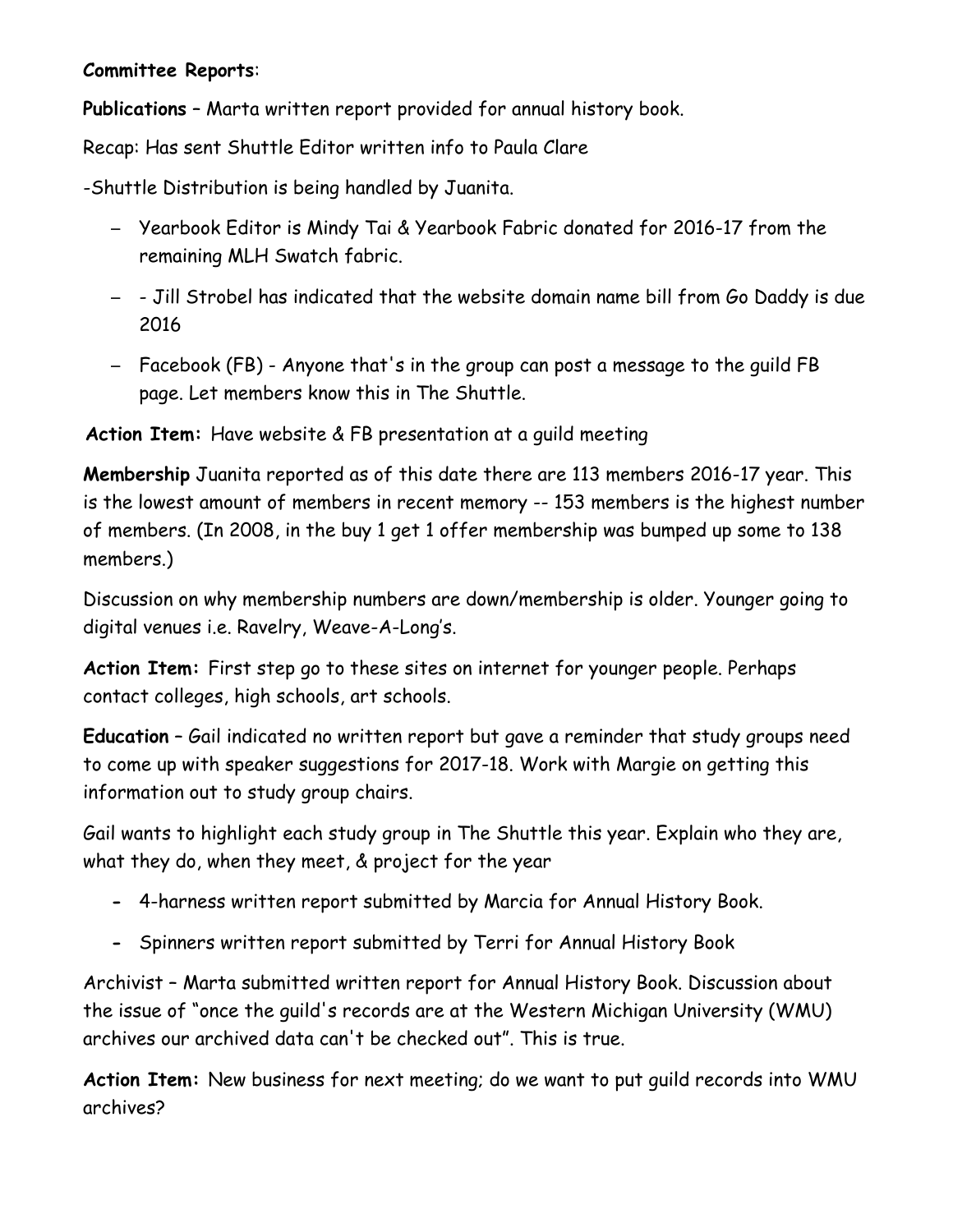**Librarian –** Kristi provided written report for annual history book and provided this recap. Generous member donations this Year. Good budget for new purchases – DVD's popular. The guild library is listed online. She urged the "New member welcomer" (Holly) to bring new members over to library to let them know about this resource. Library storage is at Martha Reeves'.

**Equipment Storage and Rental** – is at Nancy Frost's. None of their budget spent Written report provided for annual history book

**Photographer** – is Linda Innes. It was suggested she send pictures she takes to Jill & Paula for inclusion on the web & in the Shuttle

**Arts Council Representative** - Gretchen Huggett. Need to get her written report.

**Hospitality** – No hospitality chair at this point.

**Action item:** Announce this in The Shuttle and see if there is any interest. Otherwise with no chair there will not be snacks at the September meeting.

**Mentor Program** Written report submitted by Terri for annual history book. Recap of Finishing Technique Workshop Lestra Hazel graciously hosted for in-house mentor workshop.

**MLH Representative** – For this year this will be Letty.

**Program Workshop Chair** - Margie check with Jan as possible co-chair?

**Scholarships** – Anne announced that round 2 applications are due at September meeting.

**Service Bureau Coordinator** – Written report submitted by Melissa for annual history book. Melissa reported that there were 472 hours worked in 2015-16; this is up from 327 hrs. last year. There were 299.9 administrative hours. Kristi donated a warp for demonstration projects.

Ruth Veldt donated a spinning wheel to the service bureau so they have dedicated wheel for demonstrations.

**Welcoming New Members** – Holly reported that she will use the process decided upon at the May 2 meeting for welcoming new members. Got a thank you from preschoolers for felting workshop.

**Action item**: Get new member names from Juanita in August. Bring new members over to library before meetings so Kristi can explain about this guild resource.

## **Old Business**

**-** Need for Hospitality Chair see notes above